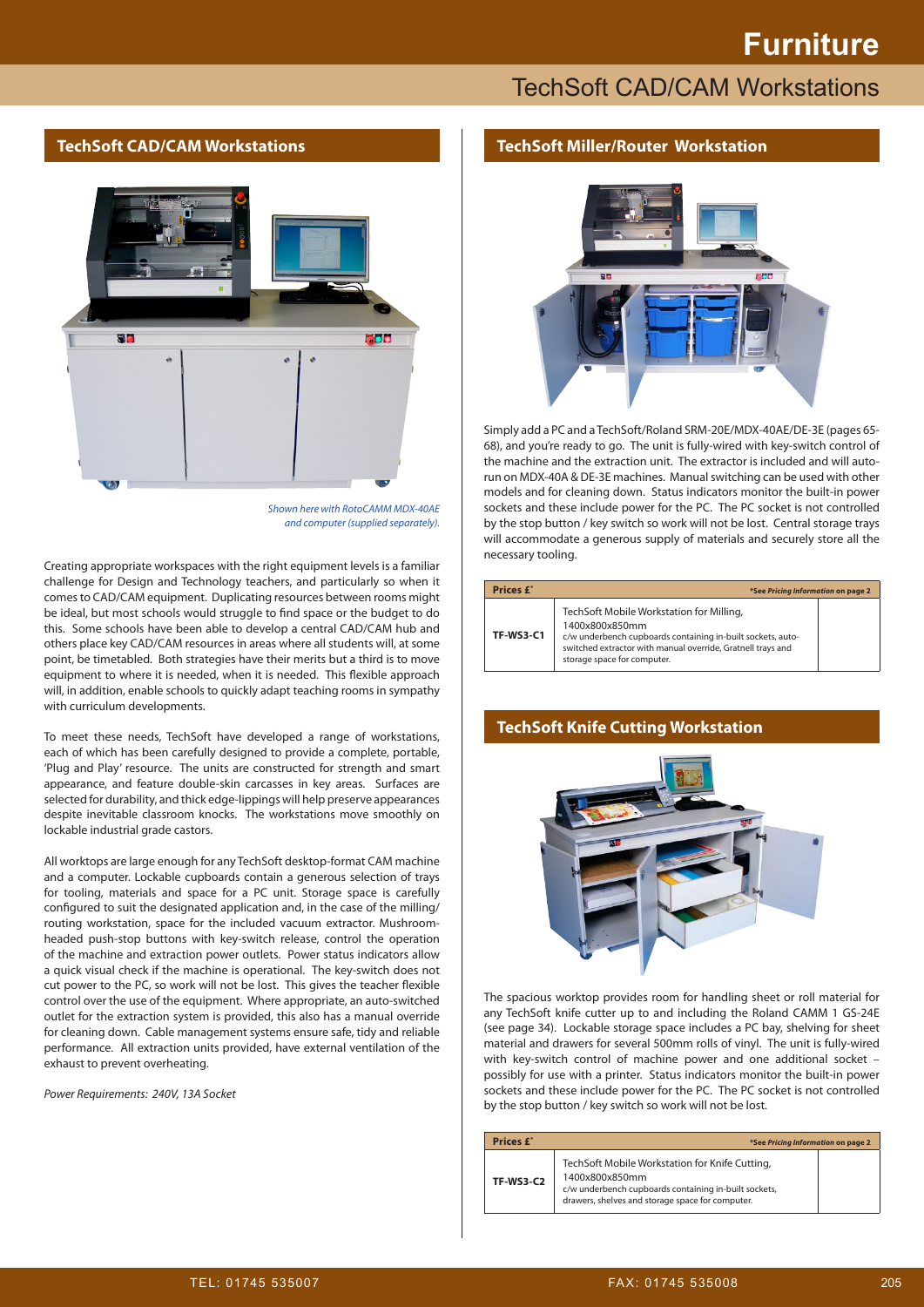# **Furniture**

# **TechSoft CAD/CAM Workstations**

### **TechSoft Embroidery Workstation**



This workstation comfortably accommodates a multi-needle embroidery machine (see pages 104-105) and computer. Priority has been given to storage for materials and the numerous small accessories needed for these machines. In this format, the workstation is effectively a multi-purpose unit that could be used for any number of applications. The unit is fully-wired with key-switch control of machine power and one additional socket. Status indicators monitor the built-in power sockets and these include power for the PC. The PC socket is not controlled by the stop button / key switch so work will not be lost.

| <b>Prices £*</b> | *See Pricing Information on page 2                                                                                                                                         |  |
|------------------|----------------------------------------------------------------------------------------------------------------------------------------------------------------------------|--|
| <b>TF-WS3-C2</b> | TechSoft Mobile Workstation for Embroidery,<br>1400x800x850mm<br>c/w underbench cupboards containing in-built sockets, drawers,<br>shelves and storage space for computer. |  |

## **TechSoft Image Transfer Workstation**



Laser Image Transfer (see pages 118-119) or Sublimation Printing (see page 120-121) requires a PC, printer, heat press and a selection of specialist materials. This workstation has been configured to provide separate keyswitch operation of the heat press and printer. The key-switches do not cut power to the PC, so work will not be lost. Secure storage space is included for specialist materials that must not be allowed to become muddled with general print media.

| Prices £*        | *See Pricing Information on page 2                                                                                                                                  |  |
|------------------|---------------------------------------------------------------------------------------------------------------------------------------------------------------------|--|
| <b>TF-WS3-C2</b> | TechSoft Mobile Workstation for LIT.<br>1400x800x850mm<br>c/w underbench cupboards containing in-built sockets, drawers,<br>shelves and storage space for computer. |  |

## **TechSoft Wheeled Stand/Cupboard**

## **uPrint 3D Printer Wheeled Stand/Cupboard**



The ideal partner for a uPrint 3D Printer which matches our other workstations in height, depth and appearance. This sturdily built unit has been designed specifically to present the printer at a convenient height so that students can see work in progress. The cabinet interior is furnished to store materials and to house all the maintenance and service tools supplied with the machine. Industrial grade locking castors and secure location of the printer feet allow the 3D Printer to be wheeled between rooms when needed.

| Prices £*        | *See Pricing Information on page 2                                              |  |
|------------------|---------------------------------------------------------------------------------|--|
| <b>TF-WS4-C1</b> | Wheeled Stand/Cupboard for uPrint or HP Designiet<br>3D Printer (700x800x850mm) |  |

## **Multi Purpose Wheeled Stand/Cupboard**



This sturdily built unit has industrial grade locking castors allowing it to be wheeled between rooms when needed. The unit does not include power or cable management, but will match our workstation range as part of a set of flexible resources within a department. The interior has one shelf and two drawers providing ample storage for accessories and materials.

| Prices £*        | *See Pricing Information on page 2                     |  |
|------------------|--------------------------------------------------------|--|
| <b>TF-WS4-C2</b> | Multi-Purpose Wheeled Stand/Cupboard<br>(700x800x850m) |  |